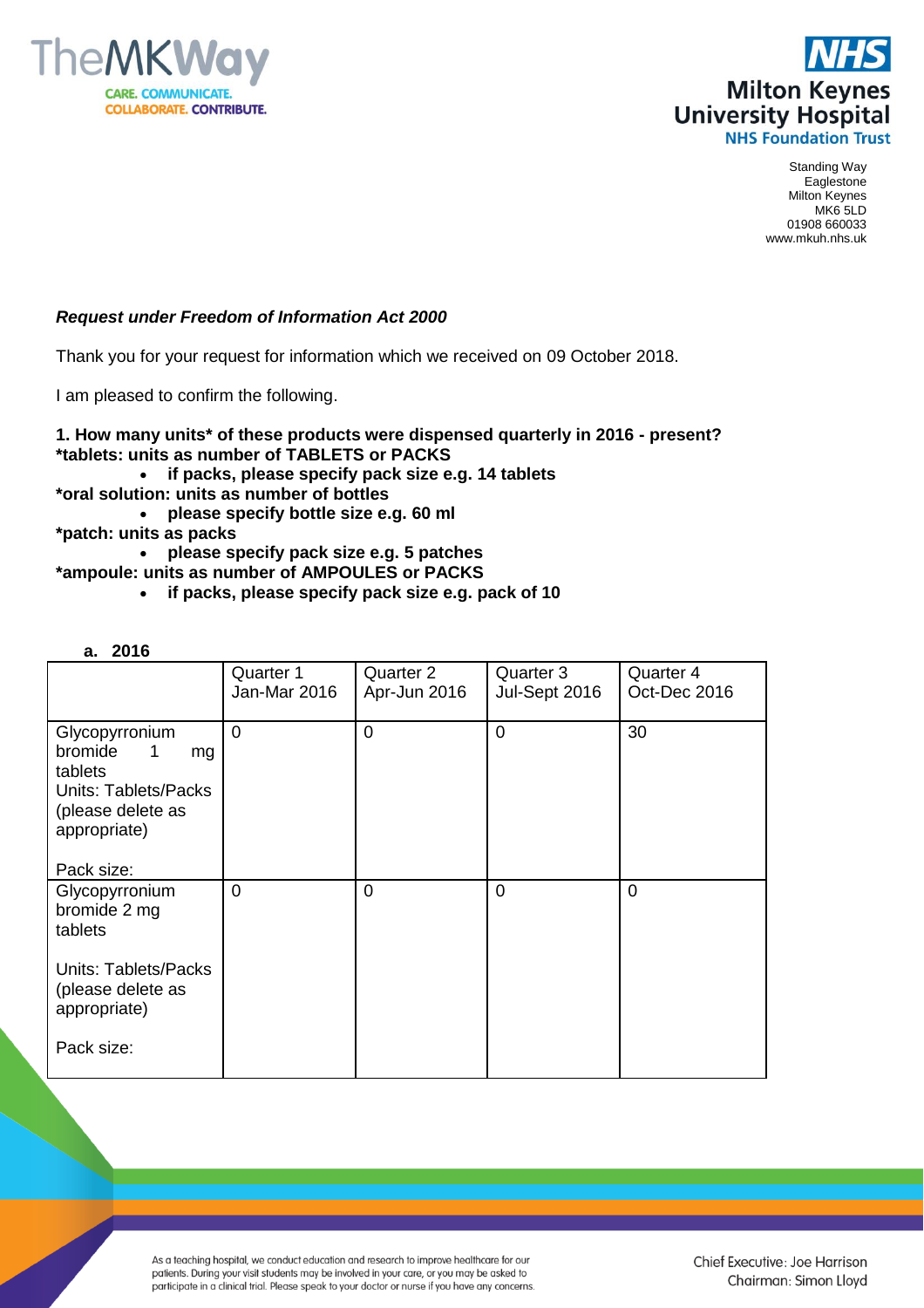| Glycopyrronium<br>bromide 1 mg/5 ml<br>oral solution<br>Bottle size:<br>ml                                                            | $\mathbf 0$    | 5 x 100mL      | 2 x 100mL      | 2 x 100mL      |
|---------------------------------------------------------------------------------------------------------------------------------------|----------------|----------------|----------------|----------------|
| Glycopyrronium<br>bromide 5 mg/5 ml<br>oral solution<br>Bottle size:<br>ml                                                            | $\overline{0}$ | $\overline{0}$ | $\overline{0}$ | $\overline{0}$ |
| Sialanar 320 mcg/<br>ml glycopyrronium<br>$(400 \text{ mcg/ml})$<br>glycopyrronium<br>bromide) oral<br>solution<br>Bottle size:<br>ml | $\overline{0}$ | $\overline{0}$ | $\overline{0}$ | $\overline{0}$ |
| Scopoderm<br>(hyoscine) 1.5 mg<br>patch<br>Pack size:                                                                                 | 68             | 42             | 84             | 133            |
| Glycopyrronium<br>bromide 200<br>micrograms/ml<br>ampoule<br><b>Units: Ampoules</b>                                                   | 782            | 811            | 804            | 830            |

## **b. 2017**

|                                                                                                                            | Quarter 1<br>Jan-Mar 2017 | Quarter 2<br>Apr-Jun 2017 | Quarter 3<br>Jul-Sept 2017 | Quarter 4<br>Oct-Dec 2017 |
|----------------------------------------------------------------------------------------------------------------------------|---------------------------|---------------------------|----------------------------|---------------------------|
| Glycopyrronium<br>bromide<br>1<br>mg<br>tablets<br>Units: Tablets/Packs<br>(please delete as<br>appropriate)<br>Pack size: | $\mathbf 0$               | 0                         | 0                          | $\Omega$                  |
| Glycopyrronium<br>bromide 2 mg<br>tablets<br><b>Units: Tablets/Packs</b>                                                   | $\overline{0}$            | 0                         | 0                          | $\Omega$                  |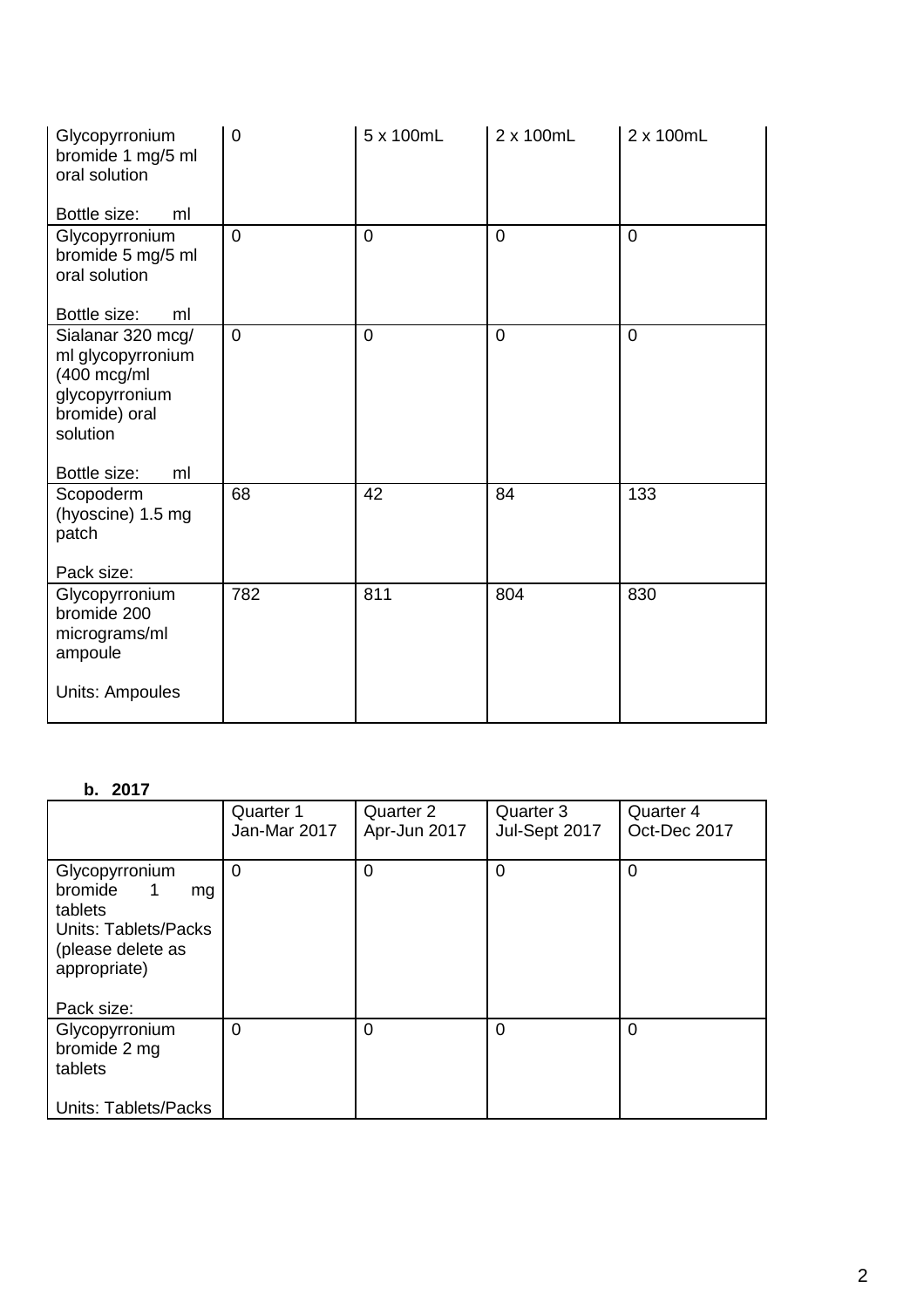| (please delete as<br>appropriate)<br>Pack size:                                                                                       |                |                |                |                |
|---------------------------------------------------------------------------------------------------------------------------------------|----------------|----------------|----------------|----------------|
| Glycopyrronium<br>bromide 1 mg/5 ml<br>oral solution<br>ml                                                                            | $\overline{0}$ | $\mathbf 0$    | $\overline{0}$ | $\overline{0}$ |
| Bottle size:<br>Glycopyrronium<br>bromide 5 mg/5 ml<br>oral solution<br>Bottle size:<br>ml                                            | $\overline{0}$ | $\overline{0}$ | $\overline{0}$ | $\overline{0}$ |
| Sialanar 320 mcg/<br>ml glycopyrronium<br>$(400 \text{ mcg/ml})$<br>glycopyrronium<br>bromide) oral<br>solution<br>Bottle size:<br>ml | $\overline{0}$ | $\mathbf 0$    | $\overline{0}$ | $\overline{0}$ |
| Scopoderm<br>(hyoscine) 1.5 mg<br>patch<br>Pack size:                                                                                 | 67             | 76             | 88             | 71             |
| Glycopyrronium<br>bromide 200<br>micrograms/ml<br>ampoule                                                                             | 956            | 720            | 607            | 755            |
| Units:Ampoules                                                                                                                        |                |                |                |                |

## **c. 2018**

|                                                                                                                | Quarter 1<br>Jan-Mar 2018 | Quarter 2<br>Apr-Jun 2018 | Quarter 3<br>Jul-Sept 2018 |
|----------------------------------------------------------------------------------------------------------------|---------------------------|---------------------------|----------------------------|
| Glycopyrronium<br>bromide<br>ma<br>tablets<br><b>Units: Tablets/Packs</b><br>(please delete as<br>appropriate) | 0                         | 0                         | 0                          |
| Pack size:                                                                                                     |                           |                           |                            |
| Glycopyrronium<br>bromide 2 mg<br>tablets                                                                      | 0                         | 0                         | 0                          |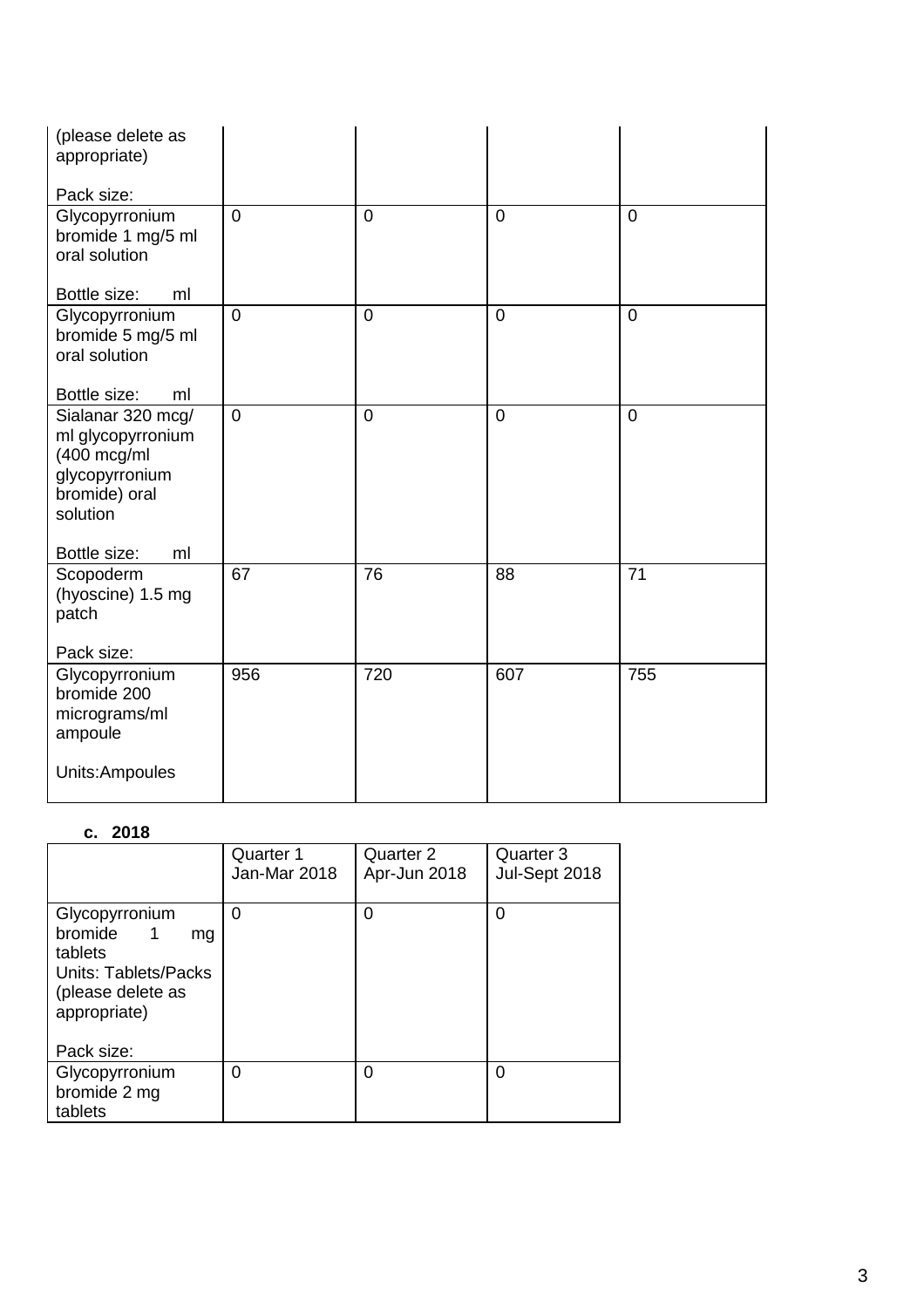| <b>Units: Tablets/Packs</b><br>(please delete as<br>appropriate)                                                |                |                |                  |
|-----------------------------------------------------------------------------------------------------------------|----------------|----------------|------------------|
| Pack size:                                                                                                      |                |                |                  |
| Glycopyrronium<br>bromide 1 mg/5 ml<br>oral solution                                                            | $\overline{0}$ | $\overline{0}$ | $\overline{0}$   |
| Bottle size:<br>ml                                                                                              |                |                |                  |
| Glycopyrronium<br>bromide 5 mg/5 ml<br>oral solution                                                            | $\overline{0}$ | $\overline{0}$ | $\overline{0}$   |
| Bottle size:<br>ml                                                                                              |                |                |                  |
| Sialanar 320 mcg/<br>ml glycopyrronium<br>$(400 \text{ mcg/ml})$<br>glycopyrronium<br>bromide) oral<br>solution | $\overline{0}$ | $\overline{0}$ | $\overline{0}$   |
| Bottle size:<br>ml                                                                                              |                |                |                  |
| Scopoderm<br>(hyoscine) 1.5 mg<br>patch<br>Pack size:                                                           | 54             | 104            | 75               |
| Glycopyrronium                                                                                                  | 868            | 835            | $\overline{710}$ |
| bromide 200<br>micrograms/ml<br>ampoule<br>Units:Ampoules                                                       |                |                |                  |
|                                                                                                                 |                |                |                  |

You are advised that this information is provided in accordance with the Freedom of Information Act 2000 and is for your personal use. Any re-use of this information will be subject to copyright and the Re-Use of Public Sector Information Regulations (1st July 05) and authorisation from Milton Keynes Hospital NHS Foundation Trust will be required. In the event of any re-use, the information must be reproduced accurately and not used in a misleading manner.

If you are unhappy with the information received in response to this request, please address your complaint to the Patient Affairs Office at Milton Keynes Hospital NHS Foundation Trust, Standing Way, Eaglestone, Milton Keynes MK6 5LD. If, after exhausting our internal process, you are still unhappy with the information received, you may write to the Information Commissioner's Office, Wycliffe House, Water Lane, Wilmslow, Cheshire SK9 5AF.